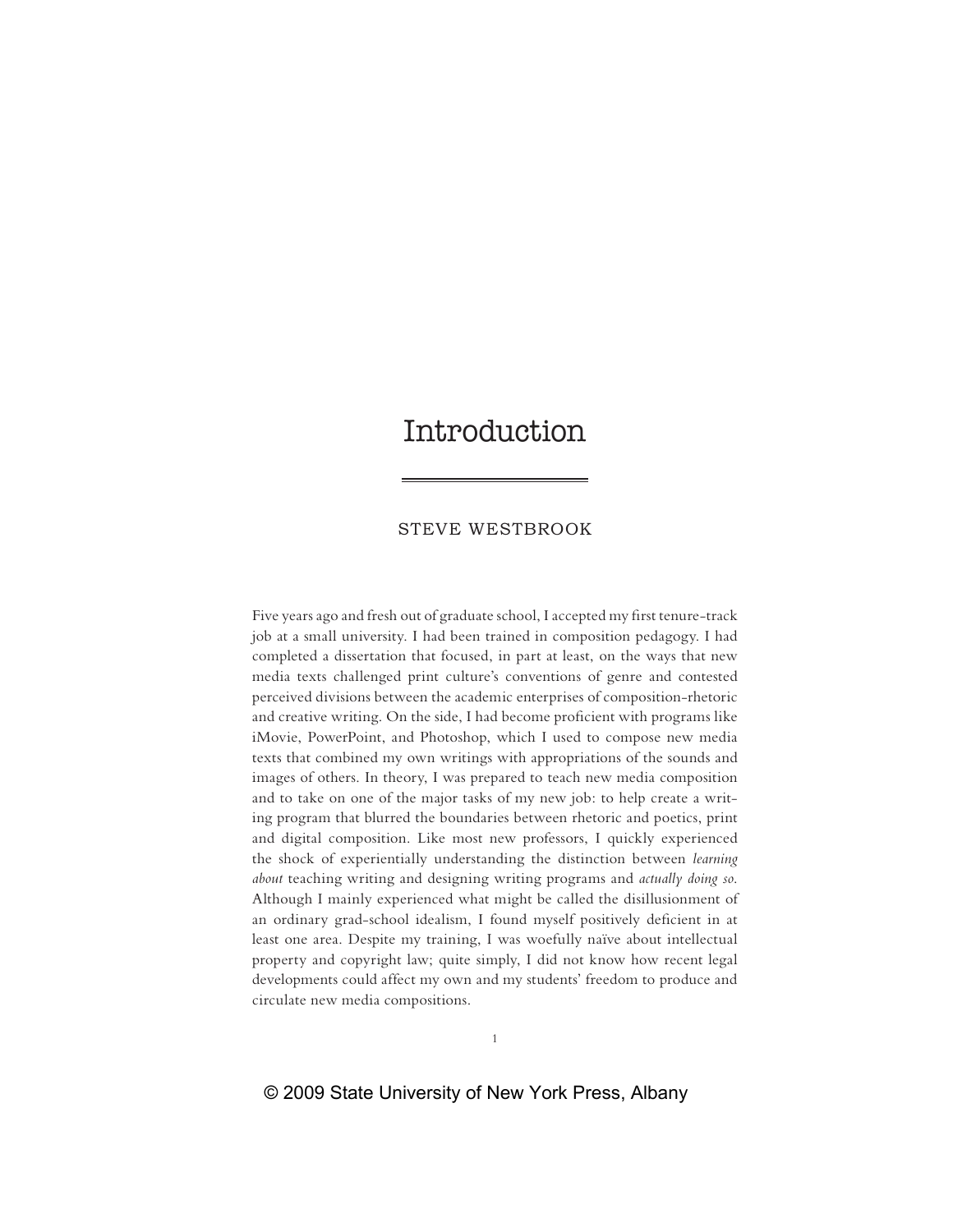#### 2 STEVE WESTBROOK

I became quickly aware of this problem when Sara, a student enrolled in one of my classes, was prohibited from posting a digital text she had designed in class on her own website. In short, she had created a feminist counter-ad (akin to the sorts produced by Adbusters) that relied on images appropriated from an original Maybelline advertisement. Maybelline's parent company, L'Oreal, refused requests for permission and claimed ownership to Sara's text under copyright law's provision of rights to derivative works; in fact, L'Oreal's legal representative responded to my own inquiry by, first, claiming they had a blanket policy of rejecting permissions for what they called "viral ads" and, second, suggesting that I contact an attorney should I choose to pursue the matter further. I have narrated this experience at length elsewhere (see "Visual Rhetoric in a Culture of Fear," *College English* 68.5 [2006]: 457–80) and relate it here only briefly to reveal the shock of my sudden awareness about a matter for which I had not been prepared. Through this experience, I came to understand the discrepancy between, legally speaking, what might be done in the classroom and what might be done in the public sphere and, perhaps more generally, what I needed to know about copyright law as a teacher of writing in the twenty-first century.

I begin with this anecdote for another reason as well: the story is not exclusively my own. That is, as the technology of writing changes at an unprecedented pace and as legislation struggles to keep up with these changes, most of us who teach text-making find ourselves facing the subject of composition and copyright in one capacity or another, whether we are concerned with tracking down permissions for our publications, wondering who may claim legal ownership to the work we produce for our employing institutions or agencies, or deciding how to advise students when they want to appropriate images or lyrics from the Internet. In fact, as the nascent but growing body of scholarship on the subject suggests, copyright law's effect on composition has become a rather exigent matter in our professional lives.

While the amount of scholarship addressing the subject is far from adequate for the current demand, it has been developing quickly since the founding of the Conference on College Composition and Communication's Caucus on Intellectual Property (CCCC-IP) in 1994. Martha Woodmansee and Peter Jaszi's "The Law of Texts: Copyright in the Academy" (1995) and Andrea Lunsford and Susan West's "Intellectual Property and Composition Studies" (1996) offered early calls for an increased awareness of how developments in copyright and intellectual property laws threatened to affect the practices of students, scholars, artists, and teachers. Since the publication of these two seminal essays, the scholarship has been diverse in form and varied in subject.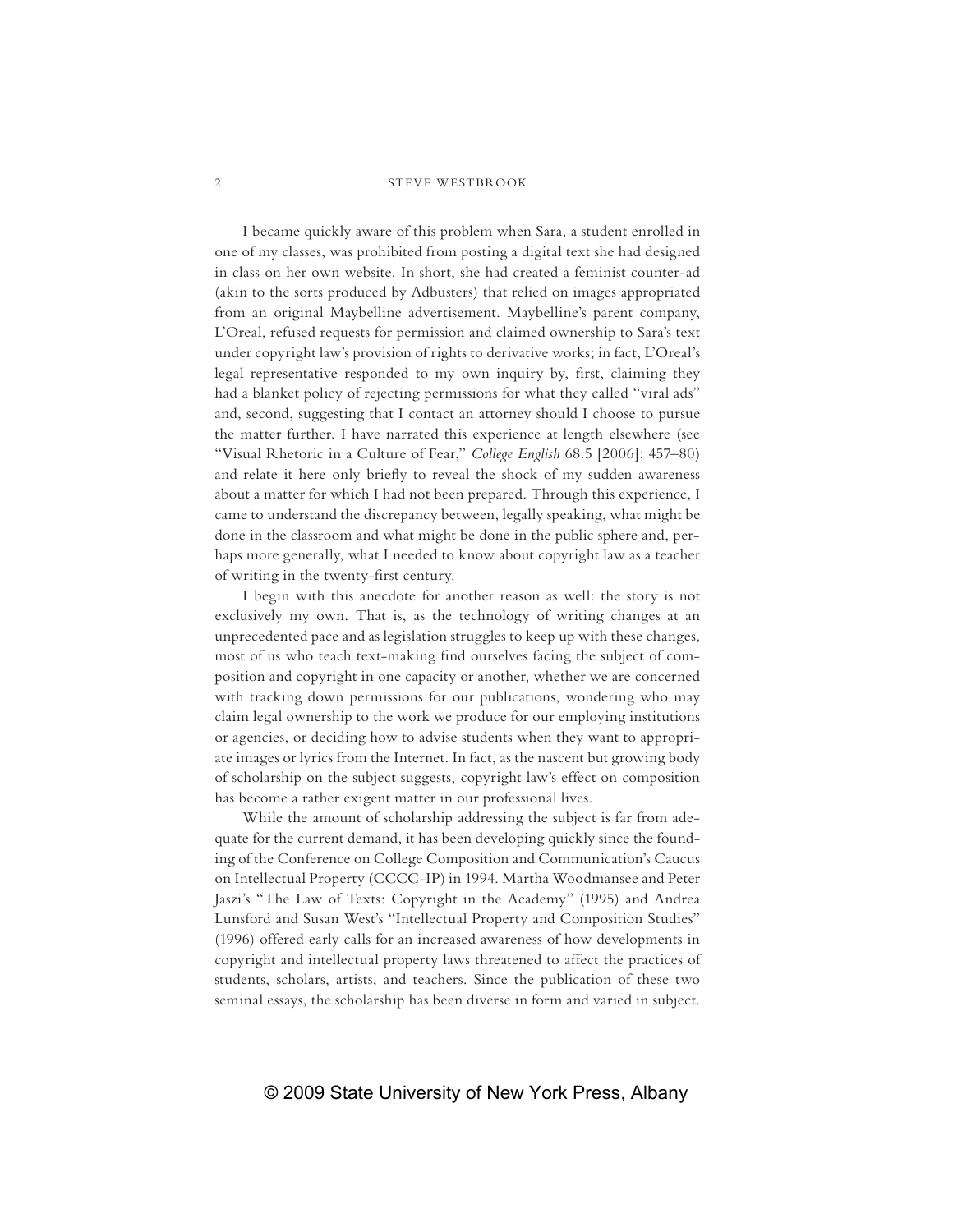#### INTRODUCTION 3

In 1998, Laura Gurak and Johndan Johnson-Eilola edited a themed issue of *Computers and Composition* devoted entirely to matters of intellectual property. After the publication of this collection, a number of notable articles appeared in composition journals, including the CCCC-IP's "Use Your Fair Use: Strategies Toward Action" (2000), Charles Lowe's "Copyright, Access, and Digital Texts" (2003), Jessica Reyman's "Copyright, Distance Education, and the TEACH Act" (2006), and, most recently, Martine Courant Rife's "The Fair Use Doctrine: History, Application, and Implications for (New Media) Writing Teachers" (2007). Two book-length studies have also addressed the intersections of composition and copyright: TyAnna K. Herrington's *Controlling Voices: Intellectual Property, Humanistic Studies, and the Internet* (2001) and John Logie's *Peers, Pirates, and Persuasion: Rhetoric in the Peer-to-Peer Debates* (2006). Of course, in addition to appearing in print, the scholarship on the subject has taken the form of numerous conference presentations, including, perhaps most notably, attorney Lawrence Lessig's featured presentation at the 2005 Conference on College Composition and Communication.

In this book, contributors who have been active participants in the CCCC-IP and instrumental in developing the body of scholarship on composition and copyright now expand this ongoing conversation. They bring with them a rich diversity of perspectives. Many, like me, were trained in composition and came to the subject of copyright law somewhat circuitously through the practical demands of their teaching and research experience. Some, like Brian Ballentine, approach the subject from the perspective of professional writers who inform their composition teaching and scholarship with an industry perspective on the complications of intellectual property. Others, like Clancy Ratliff and Martine Courant Rife, hold degrees in jurisprudence and composition; they bring with them useful backgrounds as both practicing lawyers and composition teachers. Predictably, then, the work of the contributors offers less a consensus on defining what are or should be considered legal composing behaviors and more a collective of divergent arguments and understandings. In other words, the essays do not provide any sort of final word on legality; rather, they offer analyses useful for readers who seek to investigate the theoretical premises underlying copyright law and its practical application to both the writing classroom and the larger field of composition-rhetoric.

For purposes of practical organization, I have arranged the contributors' essays into three sections. The first section, Defining Cases and Contexts: Copyright, Digital Ethics, and Composition Studies, offers an introduction to the larger cultural debates over copyright law; here, contributors examine

# © 2009 State University of New York Press, Albany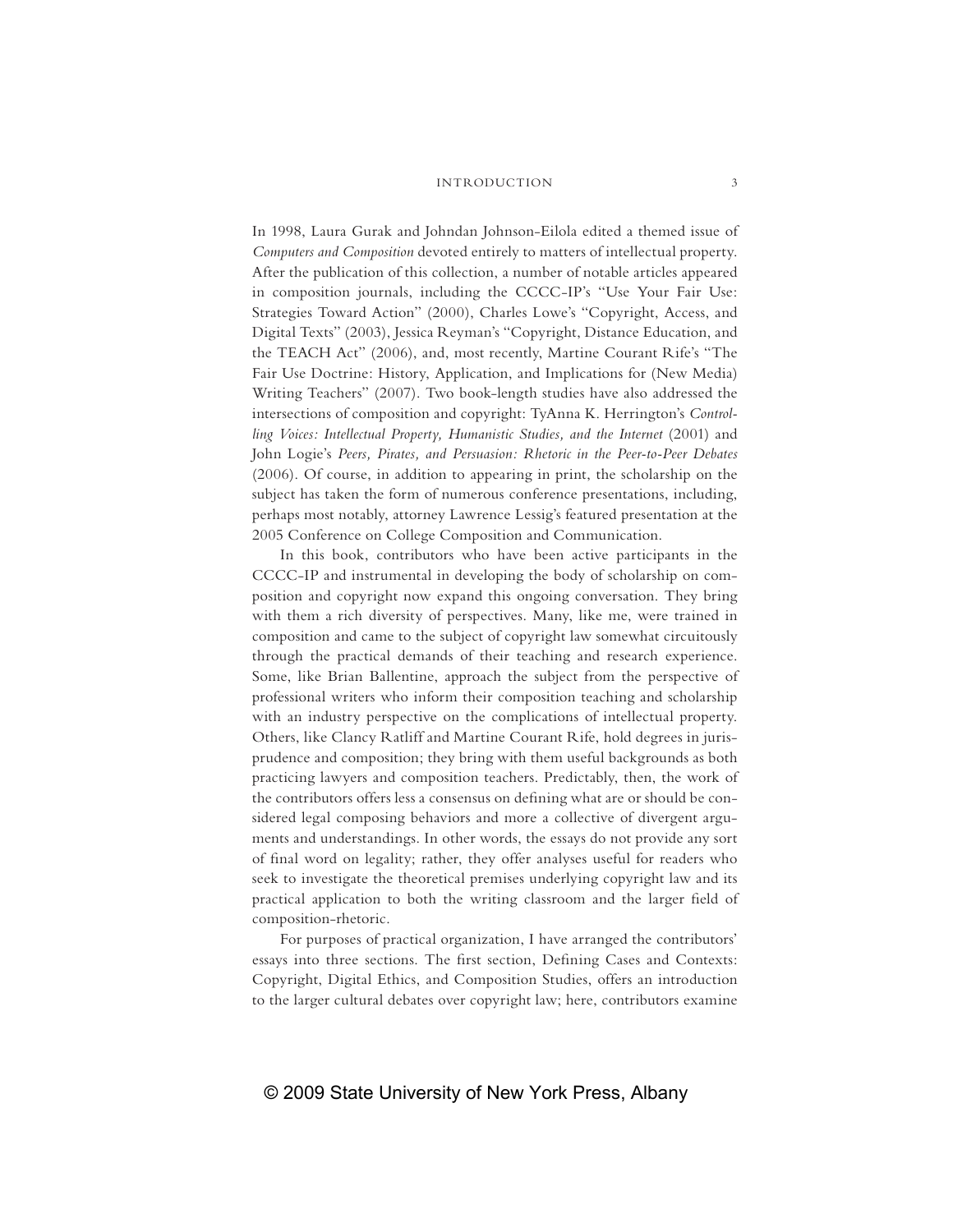#### 4 STEVE WESTBROOK

recent developments in legislation, case law, and writing technologies in relation to the field of composition-rhetoric. In the first chapter, "Property, Theft, Piracy: Rhetoric and Regulation in *MGM Studios v. Grokster*," Jessica Reyman provides an introduction to the debates over peer-to-peer file sharing and its implications for rhetoric and writing scholars by examining one of the most recent copyright cases to reach the Supreme Court. In chapter 2, "Fair Use and the Vulnerability of Criticism on the Internet," Sohui Lee discusses problems the Digital Millennium Copyright Act (DMCA) poses to e-rhetoricians, whose critical commentary relies on multimedia sampling practices. She recommends that we join together as compositionists to avoid potential censorship by developing an internal set of guidelines modeled in part on the Documentary Filmmakers' Statement of Best Practices in Fair Use. Clancy Ratliff presents the results of her study of blogging in chapter 3, "'Some Rights Reserved': Weblogs with Creative Commons Licenses." She reveals a growing tendency for bloggers to reject standard "All Rights Reserved" copyright licenses in favor of an alternative "Some Rights Reserved" licensing system that enables more writerly freedom and contributes to the realization of the Web as an intellectual commons. Offering a counterbalance to some ideological strains of the open source movement, Brian D. Ballentine draws on his own experience as a medical software engineer to argue for the value of restricted access and proprietary rights in chapter 4, "In Defense of Obfuscation: Questioning Open Source and a New Perspective on Teaching Digital Literacy in the Writing Classroom." Further, he recommends that teachers of professional writing adopt a balanced perspective on the debate over copyright and intellectual property by encouraging students to apply a particular code of ethics to problems of ownership they may encounter in their careers.

The second section of *Composition and Copyright* focuses more pointedly on the law's influence on classroom teaching and composition pedagogy. In chapter 5, "A Refrain of Costly Fires: Visual Rhetoric, Writing Pedagogy, and Copyright Law," I examine the ways in which visual rhetoric textbooks frame discussions of copyright and contrast these discussions with the norms of the publishing and entertainment industries. In chapter 6, "Beyond the Wake-up Call: Learning What Students Know about Copyright," Lisa Dush relies on interview data to survey students' attitudes about copyright law and, further, offers strategies for using the classroom to discuss students' decisions to consciously follow or subvert proprietary conventions. In chapter 7, "Ideas Toward a Fair Use Heuristic: Visual Rhetoric and Composition," Martine Courant Rife explores the differences between students' alphabetic and visual